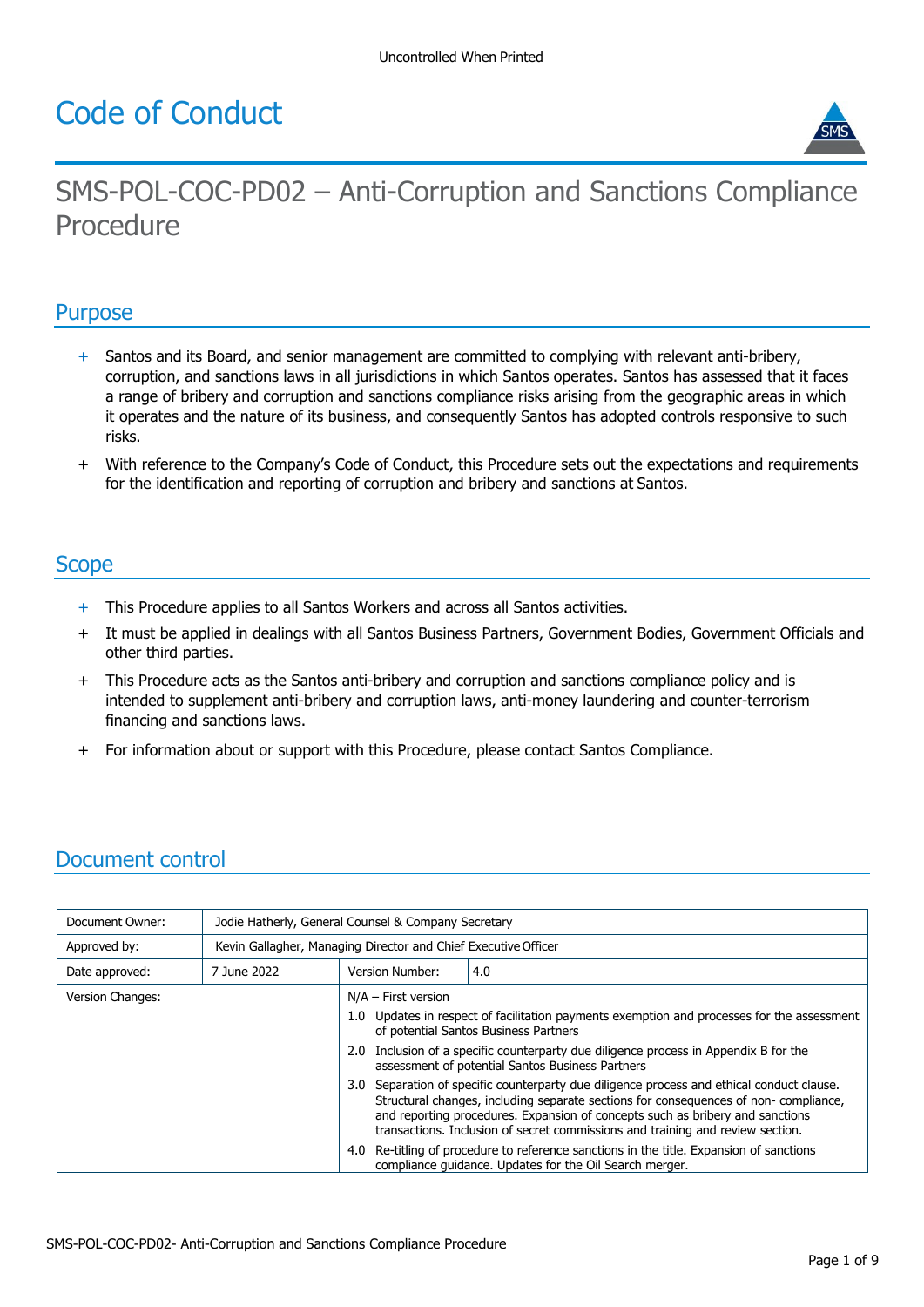## **Table of Contents**

| $\mathbf{1}$   |     |  |  |  |  |
|----------------|-----|--|--|--|--|
| $\overline{2}$ |     |  |  |  |  |
|                | 2.1 |  |  |  |  |
|                | 2.2 |  |  |  |  |
|                | 2.3 |  |  |  |  |
|                | 2.4 |  |  |  |  |
|                | 2.5 |  |  |  |  |
|                | 2.6 |  |  |  |  |
|                | 2.7 |  |  |  |  |
| 3              |     |  |  |  |  |
|                |     |  |  |  |  |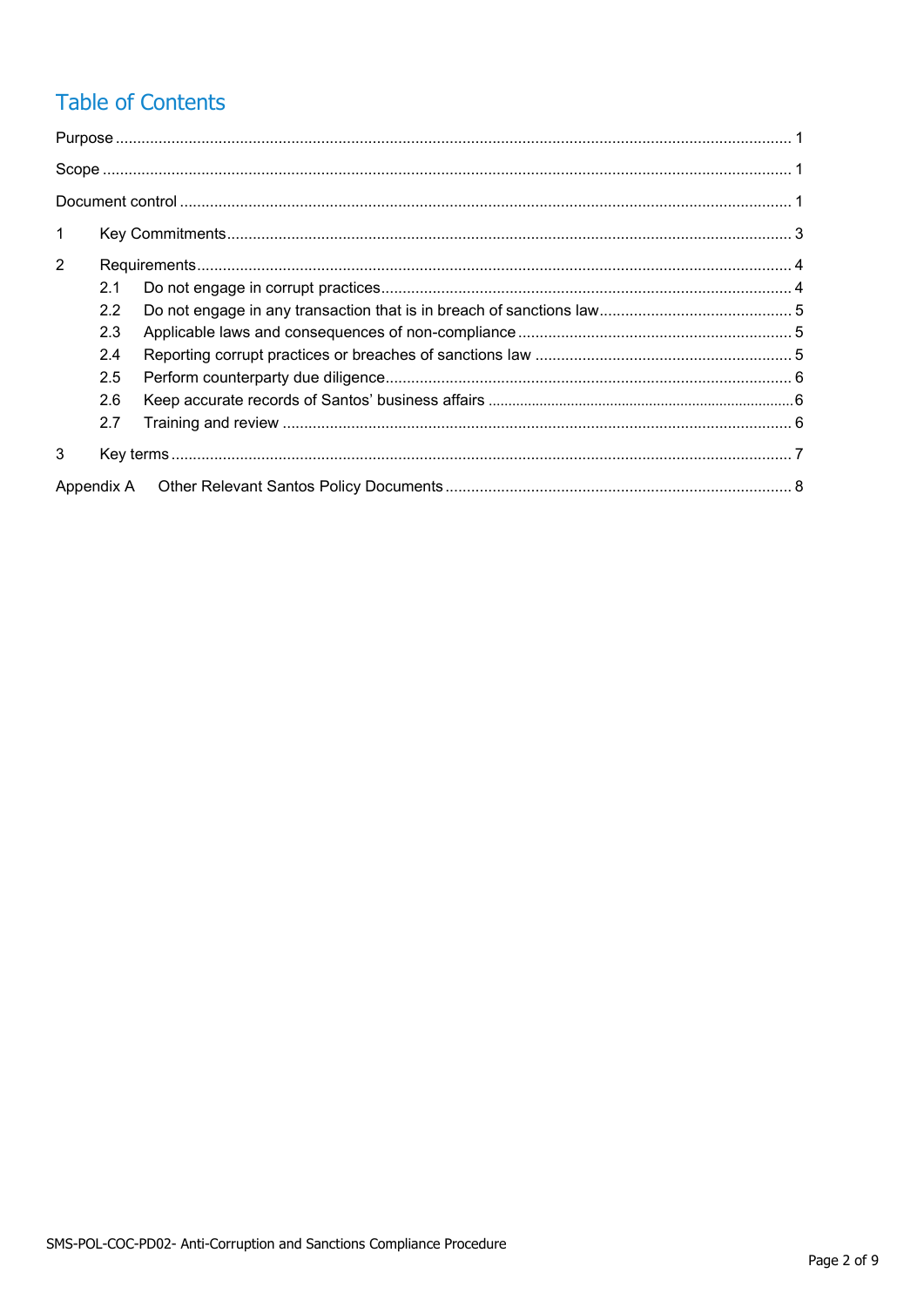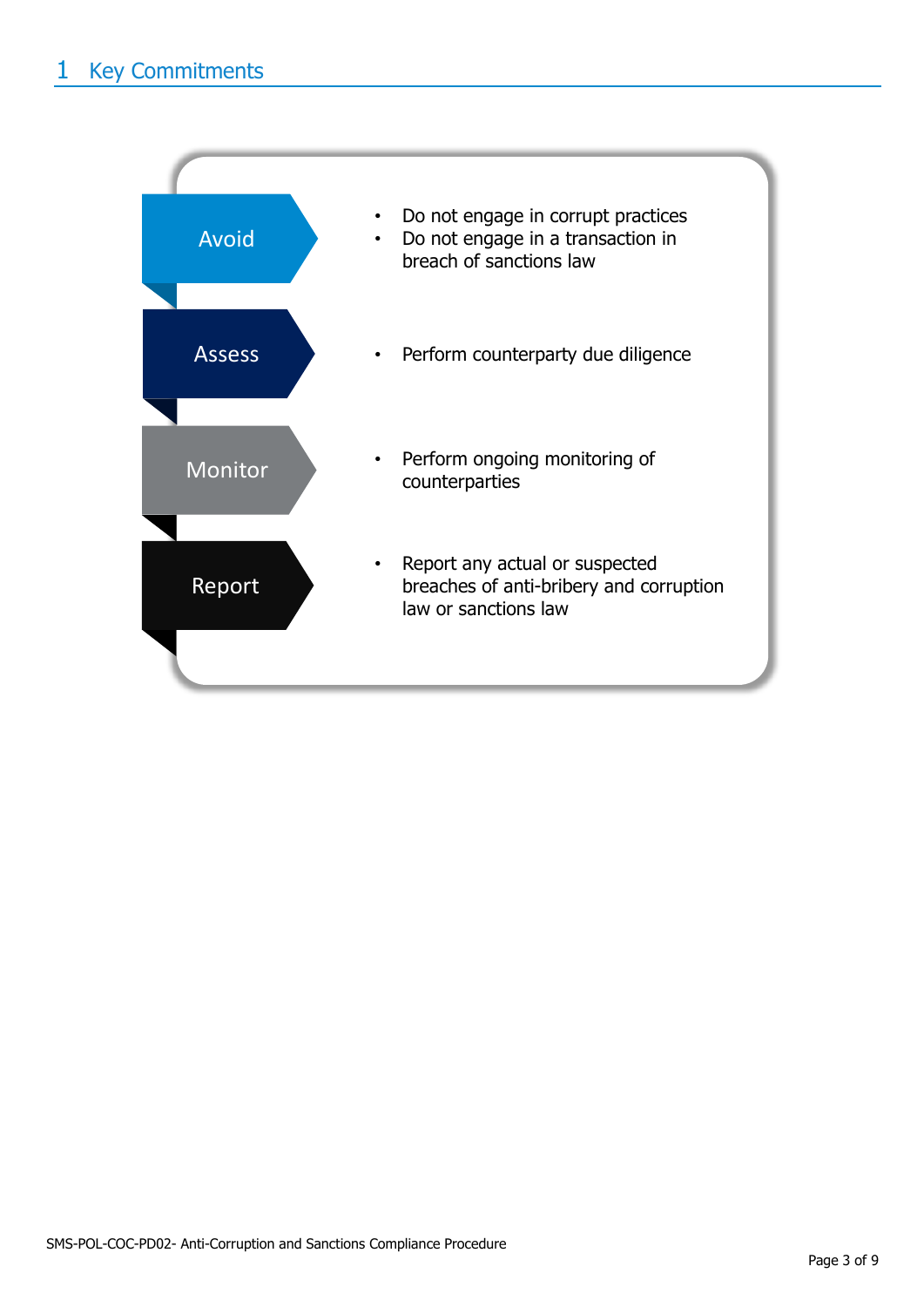## 2 Requirements

#### 2.1 Do not engage in corrupt practices

- 2.1.1 Corrupt practices include:
	- + giving, offering, promising, authorising, accepting or requesting a bribe (see section 2.1.2);
	- + making a facilitation payment (see section 2.1.3);
	- + paying or receiving a secret commission (see section 2.1.4);
	- + giving, offering, promising, authorising, accepting or requesting improper gifts or entertainment (see section 2.1.5);
	- + giving, offering, promising or authorising improper charitable or community sponsorships or donations or political contributions (see sections 2.1.6 & 2.1.7); or
	- + engaging in money laundering (see section 2.1.8).
- 2.1.2 Public sector bribery
	- + Public sector bribery involves improperly giving, offering or promising a benefit to a person where the person does so with the intention of influencing a Government Official in the exercise of his/her duties. It is irrelevant whether the gift is customary in the situation.
	- + The benefit can be direct or indirect. For instance, liability may arise where the benefit is given or offered indirectly to the person sought to be influenced, for example, through a business associate or family member.
	- + The benefit may be monetary or non-monetary. It is not limited to cash or property, but incudes any financial or other advantage such as gifts, hospitality, travel, meals, daily expense allowances, political, community or charitable contributions, sponsorships, or anything of value.
	- + It is irrelevant whether the bribe is accepted or ultimately paid. Merely offering a bribe will usually be sufficient for an offence to be committed and will result in a breach of this procedure.
	- + Payments which could be construed as a bribe and would otherwise be prohibited under this Procedure are permitted in the face of an imminent or explicit threat to personal health or safety. Such payments are sometimes referred to as 'duress payments'.
	- + Decline any request for a bribe, report it to Santos Compliance and record it on the **Gifts and BenefitsRegister**.
	- + Santos will not penalise you for refusing to engage in corrupt practice, even if it results in Santos losing business.
- 2.1.3 Facilitation payments
	- + Facilitation payments are typically minor, unofficial payments made for the sole or dominant purpose of securing or expediting a routine government action by a government official or employee.
	- + For example, a payment to expedite an application for a licence.
	- + Decline any request for a facilitation payment, report it to Santos Compliance and record it on the **Gifts and BenefitsRegister**.
- 2.1.4 Private sector bribery and secret commissions
	- + Secret commissions occur where a benefit is dishonestly or corruptly given to or received from an agent or representative of a third party as an inducement or reward for providing a favour, or for a favour already provided, and that benefit is not disclosed to the relevant principal(s). Secret commissions are sometimes referred to as 'kickbacks' or 'commercial bribes'.
	- + For example, a payment or other benefit made by an employee of Santos to an agent or representative of another person (e.g., a supplier), where that payment is not disclosed by the agent or representative to their principal. Likewise, the receipt of a payment or other benefit by an employee of Santos from a third party where the payment is not disclosed by the employee could be a secret commission.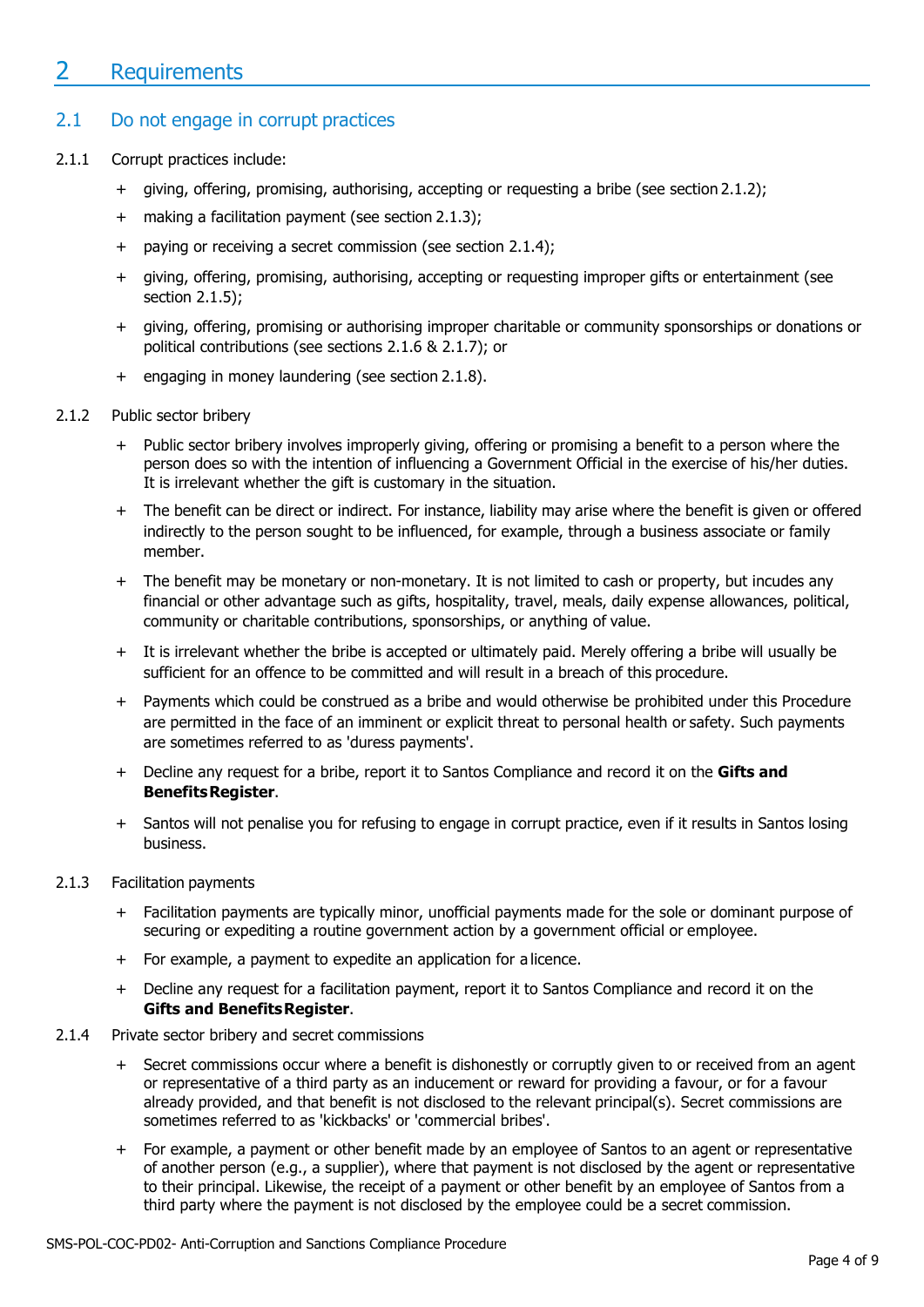- + Decline any request for, or offer of, a secret commission, and report them to Santos Compliance and record any offers of secret commissions in the **Gifts and Benefits Register**.
- 2.1.5 Gifts, entertainment and other related benefits
	- + Improper gifts, entertainment and related benefits may amount to bribes.
	- + Follow all precautions set out in the **Gifts & Benefits, Corporate Entertainment & Company Resources Procedure** in relation to the giving, offering, promising, authorising, accepting or requesting of gifts, entertainment or related benefits.
- 2.1.6 Charitable and community donations and sponsorships
	- + Santos supports various charitable and educational programmes and builds relationships with our local communities by open and honest engagement with people affected by our operations.
	- + Because charitable and community organisations may be used as conduits for illegal bribes in some parts of the world, all precautions set out in the **Sponsorships Donations Procedure** must be followed in relation to the giving, offering, promising or authorising of charitable and community donations and sponsorships.
- 2.1.7 Political donations
	- + Santos does not make cash donations to political parties.
	- + Requirements for engagement and interactions with governmental representatives and political parties are set out in the **Government and Stakeholders Standard**.
- 2.1.8 Money laundering
	- + Money laundering is the process by which a person or entity conceals the existence of an illegal sourceof income and then disguises that income to make it appear legitimate.
	- + Exercise caution in dealing with persons and other entities associated with tax havens and countries with a reputation for money laundering.

#### 2.2 Do not engage in any transaction that is in breach of sanctions law

- 2.2.3 Sanctions are economic, financial and trade restrictions that international and regional organisations and states impose against other international actors in situations of international concern. The most common forms of restrictions are:
	- + restrictions on trade in goods and services, which prohibit the export to or import from a sanctioned country of goods and associated services;
	- + restrictions on engaging in commercial activities, which prohibit entering into certain commercial or financial relationships with participants in key sectors of a sanctioned country's economy; and
	- + targeted financial sanctions against designated persons and entities, which prohibit all commercial, financial and trade transactions with designated persons and apply freezes against their assets.
- 2.2.4 Some countries treat individuals or entities that are owned or controlled by sanctioned entities as if they themselves were sanctioned.
- 2.2.5 Sanctions formerly targeted rogue state behaviour. However, sanctions laws are increasingly targeting transnational actors (like international criminal and terrorist organisations) and transnational issues (like corruption, cybercrime and human rights abuses). Consequently, sanctions risk may materialise anywhere in the world.
- 2.2.6 Santos prohibits conduct that breaches applicable sanctions laws.
- 2.2.7 Do not engage in a transaction that involves:
	- + the providing or receiving of any payment, other benefit, good or service, directly or indirectly, to orfrom any individual or entity that is subject to a sanctions law;
	- + any activity in connection with a designated country, where that activity is prohibited by a sanctions law;
	- + encouraging, permitting or otherwise allowing any person or entity acting on behalf of Santos toengage in any conduct or transactions that is prohibited by a sanctions law; and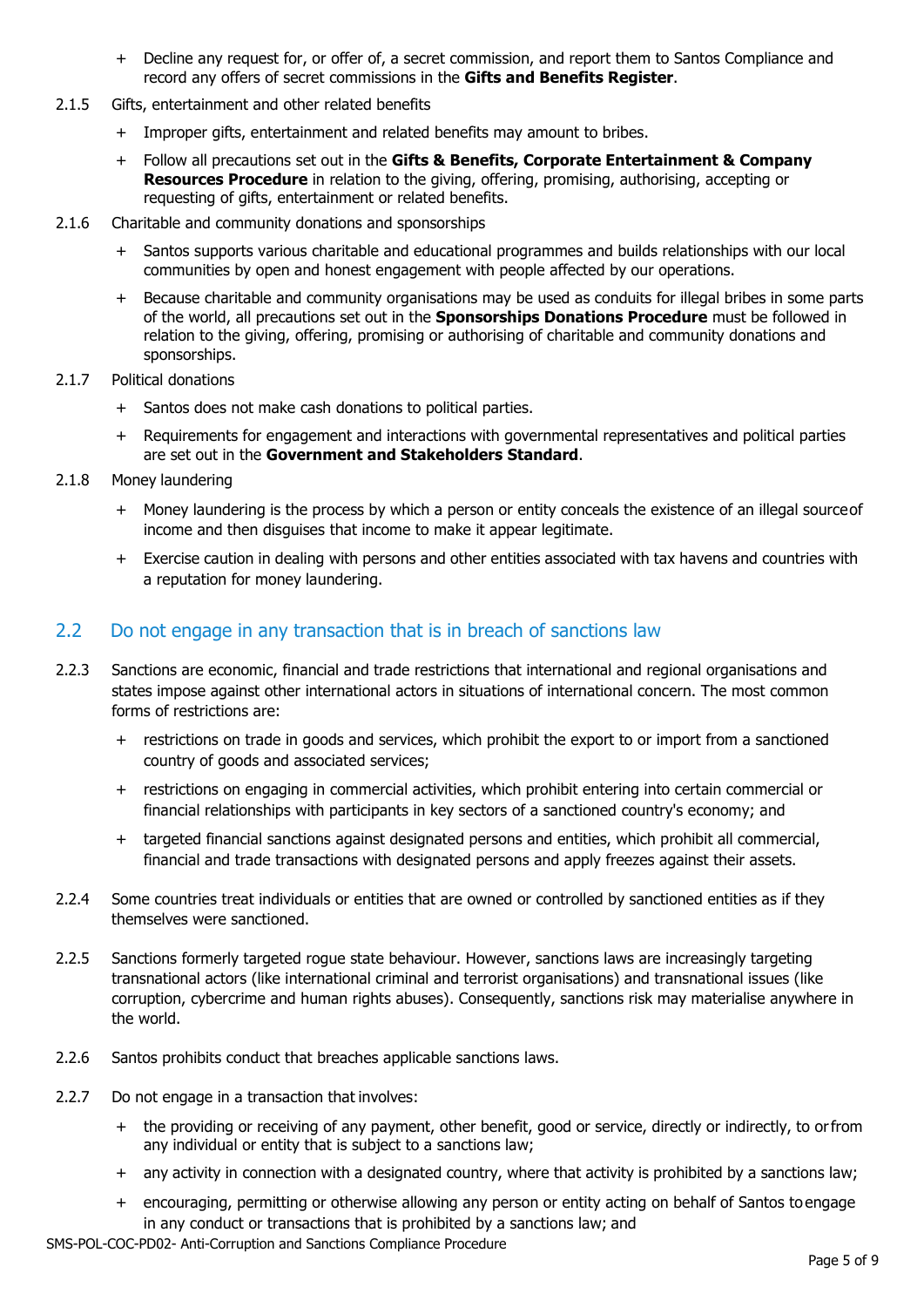+ any measure intended to circumvent a sanctions law.

#### 2.3 Applicable laws and consequences of non-compliance

- 2.3.1 Laws prohibiting bribery and other improper payments apply in each country in which Santos operates or has trading activities and apply to Santos companies and Workers. In addition, laws imposing sanctions have been enacted in most such countries, and also apply to Santos companies and Workers.
- 2.3.2 A number of these laws, such as the Australian Criminal Code, the US Foreign Corrupt Practices Act, the UK Bribery Act, and the sanctions laws of Australia, the EU, the UK and the US have extra-territorial reach. This means that, for example, under Australian law an Australian citizen may be prosecuted in Australia even where the relevant activity occurred entirely overseas.
- 2.3.3 If Santos or Santos Workers are found to have taken part in bribery, breach of sanction law or any other related improper conduct addressed by this Procedure, Santos and/or Santos Workers could face serious civil or criminal penalties, lose contracts and suffer reputational harm.
- 2.3.4 In addition to significant legal and regulatory action, reputational damage and financial loss, any employees who are involved in or have facilitated bribery and/or corruption activities or failed to take reasonable steps to prevent and/or report those activities, could face dismissal.

#### 2.4 Reporting corrupt practices or breaches of sanctions laws

- 2.4.1 Santos Workers must immediately report in accordance with the **Reporting Misconduct Procedure** if they:
	- + become aware of or suspect corrupt practices;
	- + become aware of or suspect a breach in sanctions law; or
	- + make a payment in the face of a threat to personal health or safety.
- 2.4.2 The Board will be informed of any material breaches of this Procedure.
- 2.4.3 Santos will not tolerate retaliation or harassment or other detrimental conduct against anyone who has reasonable grounds for raising a concern.
- 2.4.4 In addition, in some circumstances a Santos Worker (or other eligible individual) who raises a concern that could be a material breach of this Procedure will have the benefit of Australian whistleblower legal protections. See the **Reporting Misconduct Procedure** for more information.

#### 2.5 Perform counterparty due diligence

- 2.5.1 Under anti-corruption and sanctions laws, Santos may be held responsible for the illegal activities of Santos Business Partners, and for historical misconduct by companies that it merges with or acquires. It is important to:
	- + ensure that all Santos Business Partners and wholly or partly owned Santos subsidiaries comply with the principles of this Procedure;
	- + conduct appropriate due diligence to assess whether a potential counterparty is fit to be a Santos Business Partner (refer to the process set out in the **Counterparty Due Diligence Procedure** which must be followed before transacting with any counterparty on behalf of Santos);
	- + conduct appropriate due diligence to assess the exposures to anti-corruption and sanctions laws a merger or acquisition could create for Santos;
	- + if necessary in the circumstances, seek advice from Santos Compliance and/or Legal in respect of any additional due diligence that may be required or any other concerns; and
	- + keep detailed records of due diligence conducted.
- 2.5.2 When putting a contract in place with a Santos Business Partner, include an ethical conduct clause in terms such as those set out in **Counterparty Due Diligence Procedure** if deemed appropriate in the circumstances. Consult with Santos Compliance if you have any questions or concerns.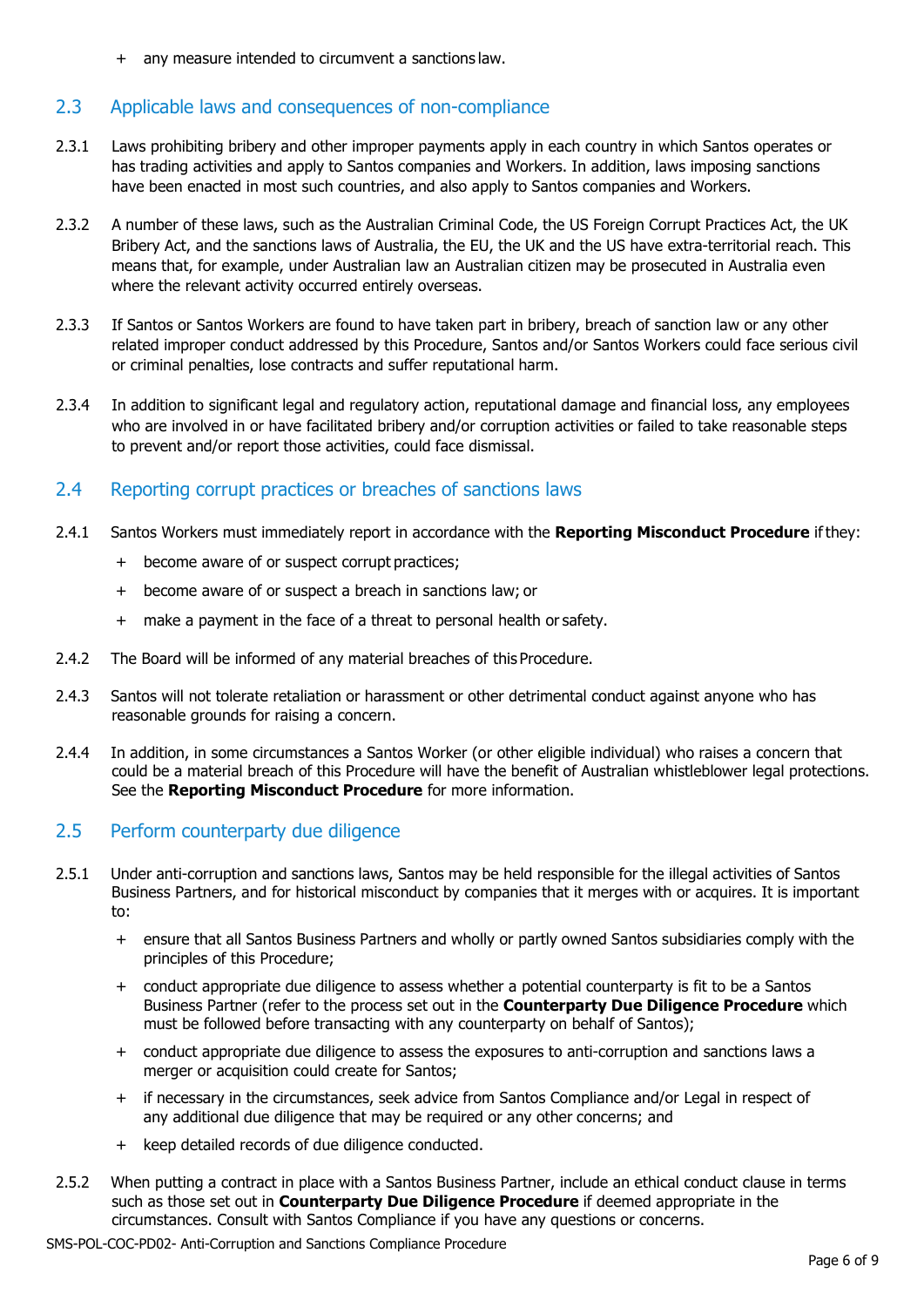- 2.5.3 Do not enter into a transaction with a counterparty if it would be in breach of the **Counterparty Due Diligence Procedure**. For example, if after conducting due diligence, there is reason to suspect that any transaction entered with that counterparty:
	- + may involve an intolerable level of bribery risk;
	- + may breach any anti-money laundering or counter-terrorism financing or economic trade and sanctions law in Australia or any other country;
	- + involves a person or entity that is itself sanctioned or is connected, directly or indirectly, to any personor country that is sanctioned under economic and trade sanctions;
	- + may directly or indirectly involve the proceeds of, or be applied for the purposes of, conduct which is unlawful in Australia or any country.
- 2.5.4 After entering into a transaction with a counterparty, maintain oversight and monitoring of the counterparty in accordance with the requirements of the **Counterparty Due Diligence Procedure** in order to confirm that the counterparty is not engaging in inappropriate conduct.

#### 2.6 Keep accurate records of Santos' business affairs

- 2.6.1 To prevent corrupt practices, Santos must maintain books and accurate records which, reflect a true and fair view of Santos' business affairs, and are maintained in accordance with Santos' accounting, finance and relevant internal controls.
- 2.6.2 Santos Workers must work in a way that ensures the integrity of Santos' books and records, and must not prepare false, misleading, incomplete or inadequate accounting books or records. This means avoiding any action that could result in Santos' failing to accurately and fairly record its financial position and transactions.

#### 2.7 Training and review

- 2.7.1 Santos employees, officers and directors must undertake online anti-corruption and sanctions training upon induction, then annually thereafter.
- 2.7.2 Santos Compliance may additionally require that:
	- + Santos Business Partners must undertake online anti-corruption and sanctions training upon the commencement of their relationship with Santos; and
	- + Santos employees, officers or directors with enhanced anti-corruption and/or sanctions compliance responsibilities or exposure to anti-corruption and/or sanctions risks must undertake periodic live training.
- 2.7.3 The Document Owner will ensure that this Procedure is reviewed at least every 2 years to ensure ongoing suitability andeffectiveness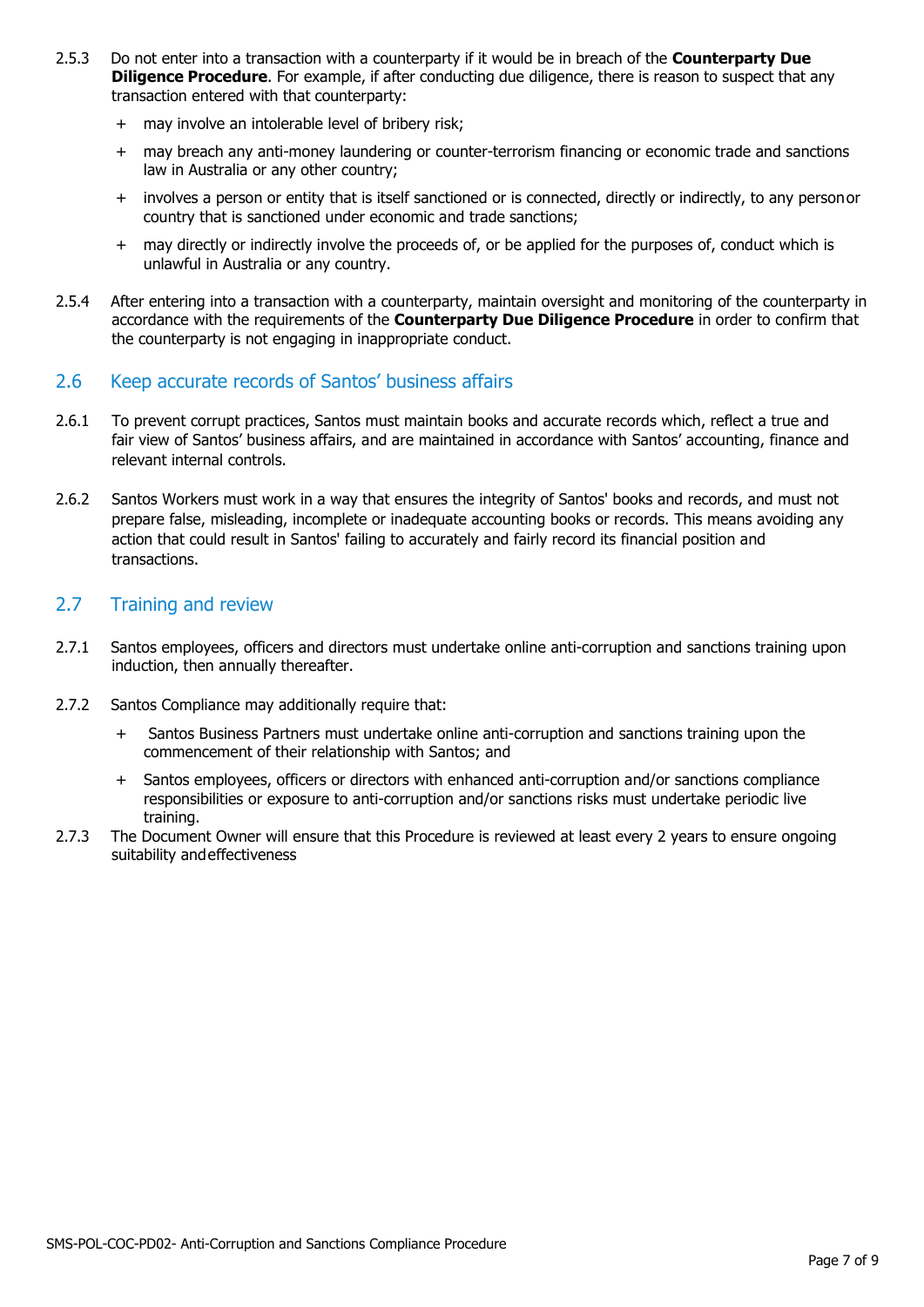## 3 Key terms

| <b>Term</b>                       | <b>Definition</b>                                                                                                                                                                                                                                                                                                                     |
|-----------------------------------|---------------------------------------------------------------------------------------------------------------------------------------------------------------------------------------------------------------------------------------------------------------------------------------------------------------------------------------|
| Government Body                   | includes any government or government owned enterprise, government agency or<br>regulatory authority, political party, international public organisation, the judiciary<br>or magistracy, and any appointment, office or position created by customer or<br>convention, which may include some royal families and some tribal groups. |
| Government Official               | includes an official, employee or member of any Government Body, or a person<br>who is or holds themselves out to be an authorised intermediary of an official,<br>employee or member of any Government Body.                                                                                                                         |
| Santos                            | means each of the Santos Limited group of companies, including each Related<br>Body Corporate (as that term is defined in the Corporations Act 2001 (Cth)) of<br>Santos Limited.                                                                                                                                                      |
| <b>Santos Business</b><br>Partner | means any joint venture or associated party, agent and any other intermediary,<br>contractor, supplier and customer with whom Santos has a business relationship,<br>who is not a Santos Worker.                                                                                                                                      |
| Santos Worker                     | means any person who performs work, or provides services, in any capacity for,<br>or on behalf of, Santos, including:<br>(a) employees, officers and directors;<br>(b) contractors, agents, consultants and subcontractors; and<br>apprentices, trainees, secondees, students gaining work experience and<br>(c)<br>volunteers.       |